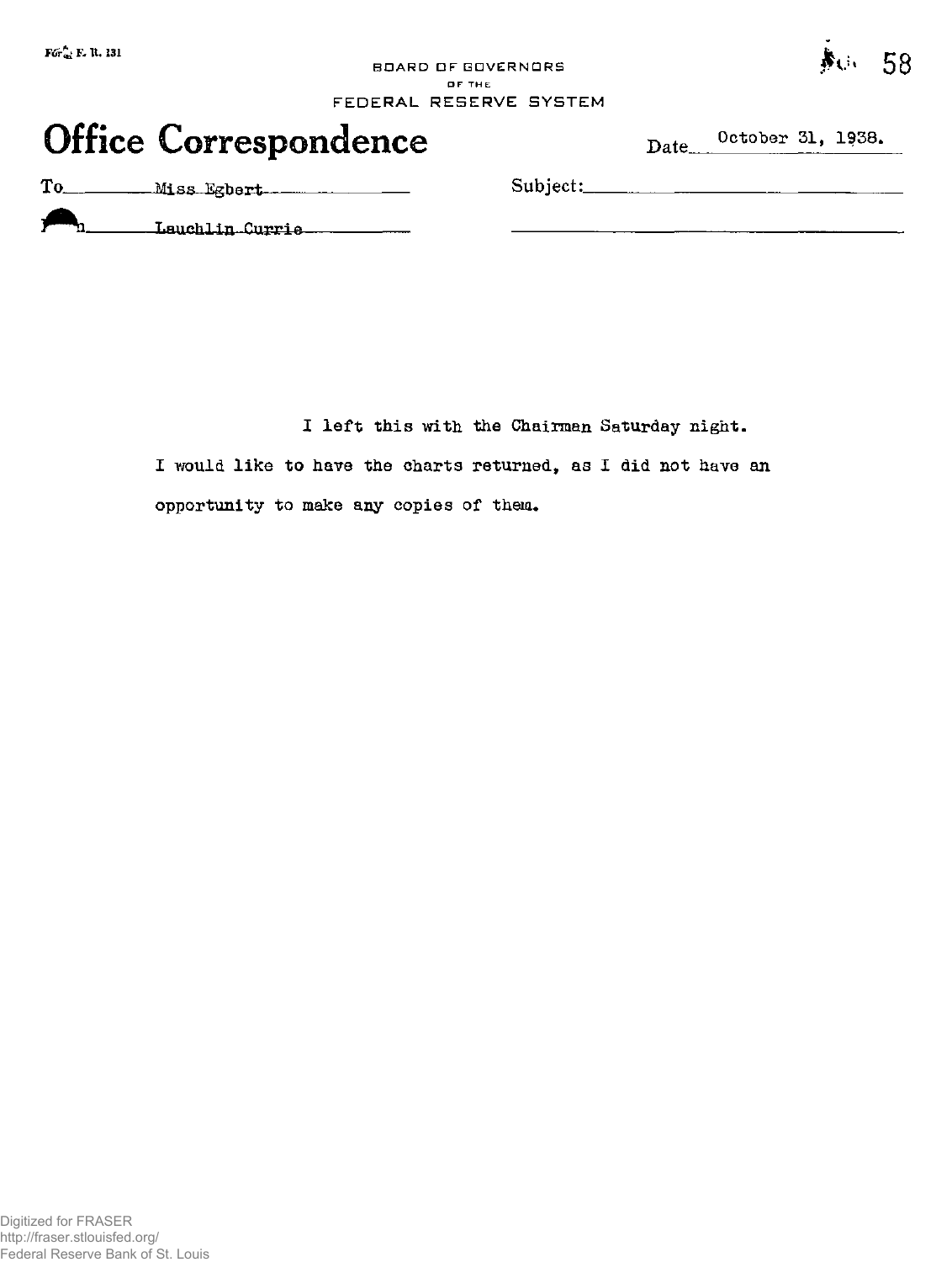**COPY** 

**October 29, 1938.** 

**Fiscal Advisory Committee** 

**Chairman Eccles** 

**Lauchlin Currie** 

**I am attaching some material for the next meeting of the Fiscal and Monetary Advisory Committee, aiong the lines you suggested.** 

**1. The first is a one-page statement of the problem wherein I suggest that the title be changed from "Transition Problems" to "The Problem of Timing in Compensatory Fiscal Policy", You might want to secure this change as the present title restricts us unduly.** 

**2. If time permits and there is sufficient interest you may want to present a slightly longer and more technical statement, which I am also attaching.** 

3. For illustrative purposes indicating some of the basic factors involved in compensatory fiscal policy, I am attaching some charts with brief comments.

**4. In the list of investigations required I suggest that the title of (1) be changed from "Amount of national income to balance budget (a) at different price levels" to "Revenues that will be yielded by the present tax base at various national income levels, (a) currently, (b) after a year\*s lag".** 

**An additional topic might be "The probable trend of main classifications of expenditures, (a) on the basis of past experiences and present plans, (b) at various employment and national income levels".** 

**The National Resources Committee interprets the investigation entitled "Bottlenecks" to mean all the factors that prevent the attainment and maintenance of full employment. This entails considerable duplication with our problem of timing. I should like them to do more intensive work on probable labor and plant bottlenecks under the broad heading of "The Rate of Increase in Production and Consumption and Incomes that can be sustained without excessive price and inventory maladjustments."** 

**An additional topic of a monetary nature might be "The Rate of Interest in Relation to Price Movements and the Attainment of Full Employment."**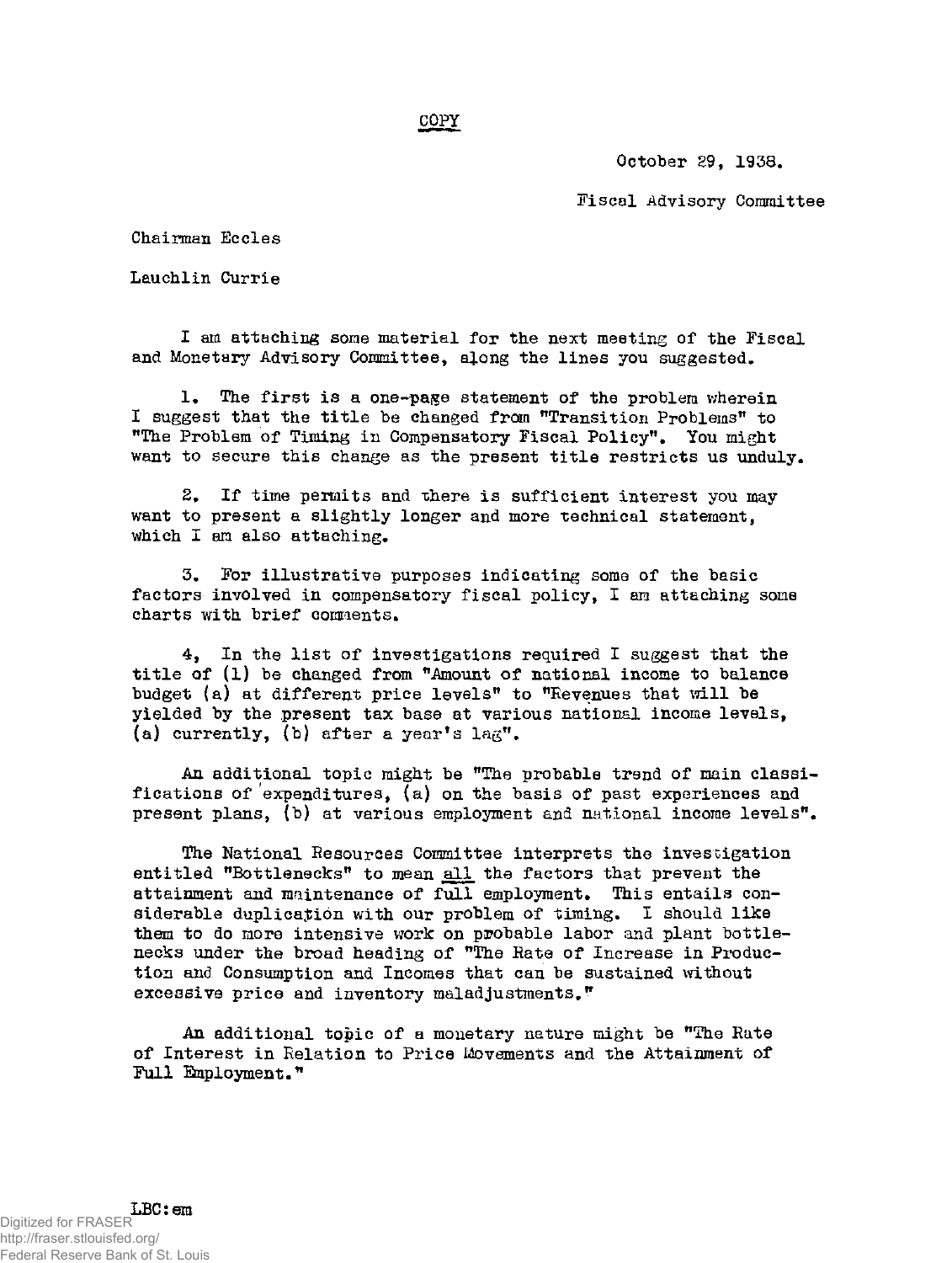#### THE TRANSITION PROBLEMS IN COMPENSATORY FIECAL POLICY

A more descriptive title would appear to be "The Problem of Timing in Compensatory Fiscal Policy". Any transition that may be made from deficit financing to debt retirement is merely one stage in the continuous problam of gearing fiscal operations to private business activity to the end of achieving and maintaining full employment.

The urgency of the problem need not be stressed here. The only question is how far the problem is subject to solution. This, in turn, boils down to the two-fold task of improving, on the one hand, both our analysis and the quantitative approach to the problem and, on the other hand, improving the technique necessary to carry through the policy which is indicated by our analysis.

A broad analytical and quantitative approach is very briefly summarized in the accompanying memorandum.

It is believed that with present knowledge and data more precise information than at present is available on which to base broad trends of fiscal policy can be obtained. With intensive study and the development of more and better relevant data, the basis for policy should be subject to continual improvement. It is exphasized, however, that whatever precision we con hope to obtain will still leave a wide possible margin of error, particularly in the short run, and that, therefore. efforts should be made to secure as much flexibility and appropriate automaticity in fiscal operations as possible.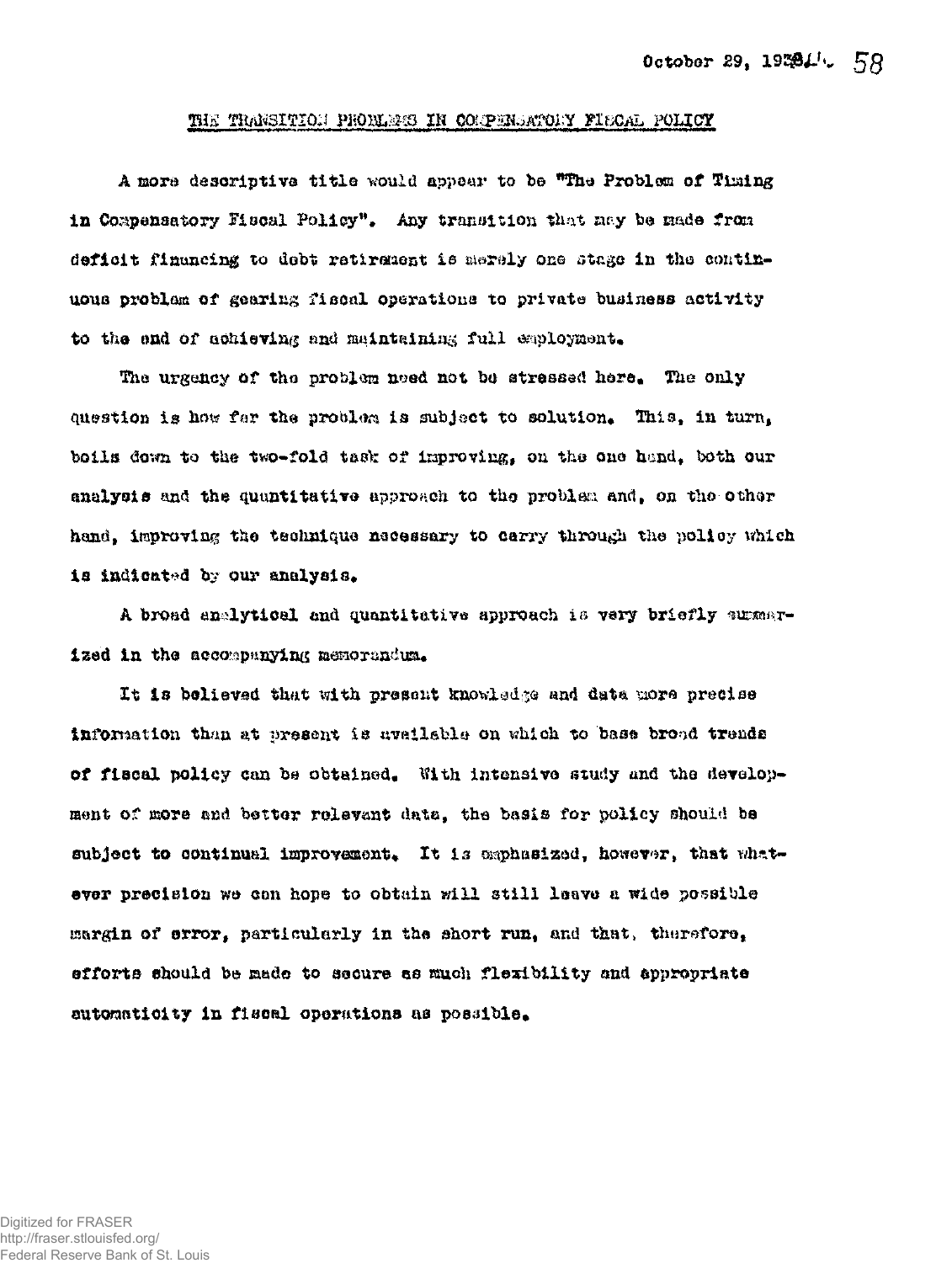## COMPENSATORY FISCAL POLICY

#### The Problem of Timing

#### Broad Statement of the Problem

1. A steady increase in consumption is the prime requisite of a progressive economy.

2. The desirable rate of increase in consumption is as rapid a rate as can be achieved without excessive price advances and inventory accumulations. This does not mean no advance in prices. It means no greater advence than is compatible with sustainable growth in investment, income and consumption.

3. The desirable rate of increase in consumption may be expected to vary with the degree of excess productive capscity, the number and nature of bottlenecks and shortages, the temper of the business comunity, etc., being higher when emerging from recessions than when approaching the limitations imposed by physical productive capacities.

4. Growth in consumption depends on growth of incomes of wageearners, low-salaried persons, farmers and small business men, modified by the expansion and contraction of consumer saving and consumer debt. (See chart).

5. A growth in incomes is dependent upon whether the amount added to the spending stream through copital expenditures and public expenditures in excess of tax receipts is greater than the amount withdrawn from the spending stream through the failure of current income to be spant on current consumption.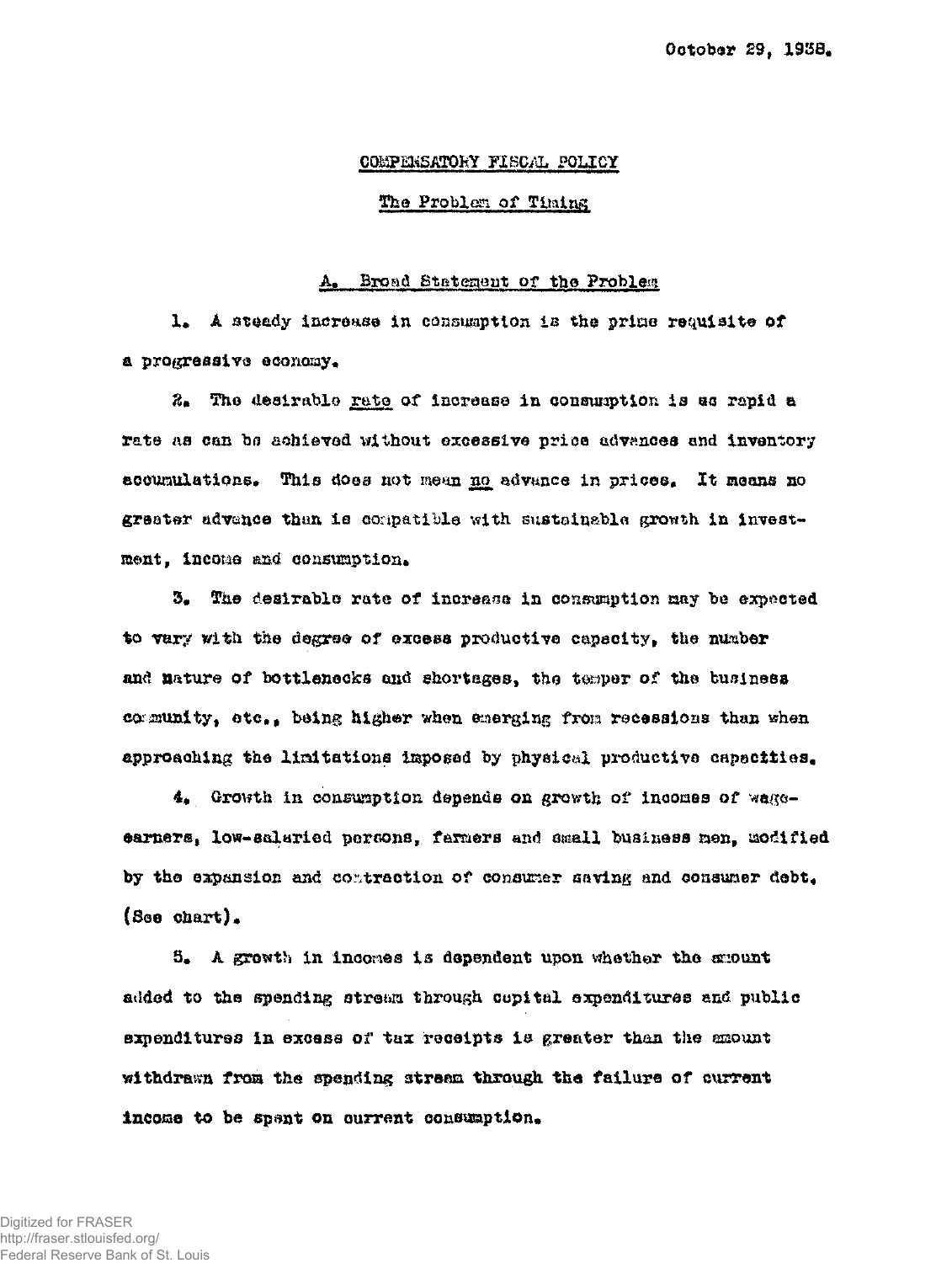$6$ <sup>#</sup> Hence, the growth of consumption is dependent upon a growth **In private capital and public expenditures in excess of currant receipts, assuming no change in** the relation of **consumption to income, or on a rise in the proportion of** the **national income** spent **on** con**sumption, assuming no change in private capital and public deficit expenditures.** 

**Assuming the goal** to **be the** attainment and **maintenance of full**  eaployment, fiscal policy should be directed towards

> (a) supplementing (or offsetting) the volume of private **capital expenditures and/or**

(b) modifying the relation of consumption to income.

**S#** *The* **former type of action (a) is concerned with the relation of govesimant expenditures to receipts; the latter (b) with the source of receipts in relation to the direction of expenditure^** 

# B. Broad Quantitative Approach to the

# **Problem**

1. Calculate national income necessary for full employment.

**S# Sstimate maximum sustaimble rata of increase In national**  income to achieve  $(1)$ .

**Ascertain ratio of capital investment plus government contri**bution to income in the past.

**4# Consider how far developments of recent ye&re may be expected**  to call for a different ratio.

 $-3-$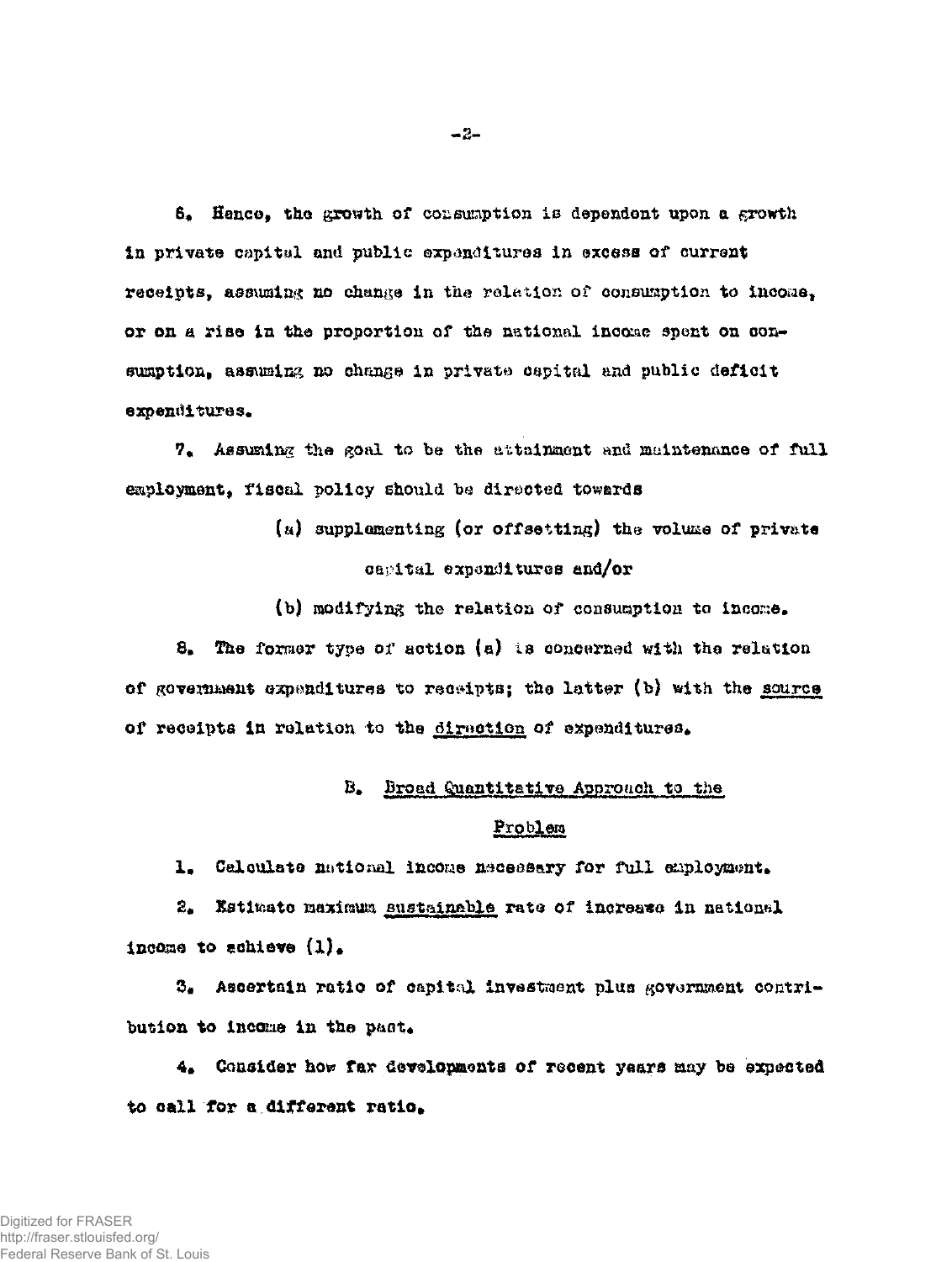$5.$  From  $(1)$ ,  $(3)$  and  $(4)$  calculate amount of private capital formation plus contribution by non-federal public authorities necessary for full employment.

6. Determine desirable rate of increase in capital expenditures to arrive at full employment.

7. Estimate the probable expenditures in each important field of capital expenditures.

8. If a deficiency appears likely, consider how far this could be made up (a) by a continuing federal contribution and/ $\theta$ r (b) through a modification of the ratio of consumption to income; if an excess appears likely, consider how far this could be offset (a) by a negative federal contribution and/or (b) through slowing up the rate of increase in consumption relative to the growth in income.

# C. The Handling of the Short-term

#### Compensatory Problem

1. The type of approach outlined in B, while valid within broad limits, necessarily entails a possible margin of error large in relation to the magnitude of the federal contribution. Inventory movements, changes in consumer debt, housing and foreign developments are particularly difficult to forecast over the short term.

2. Therefore, the practical approach should be along two lines: (a) Securing such longer-term modifications in the fiscal policy of the Government ns appear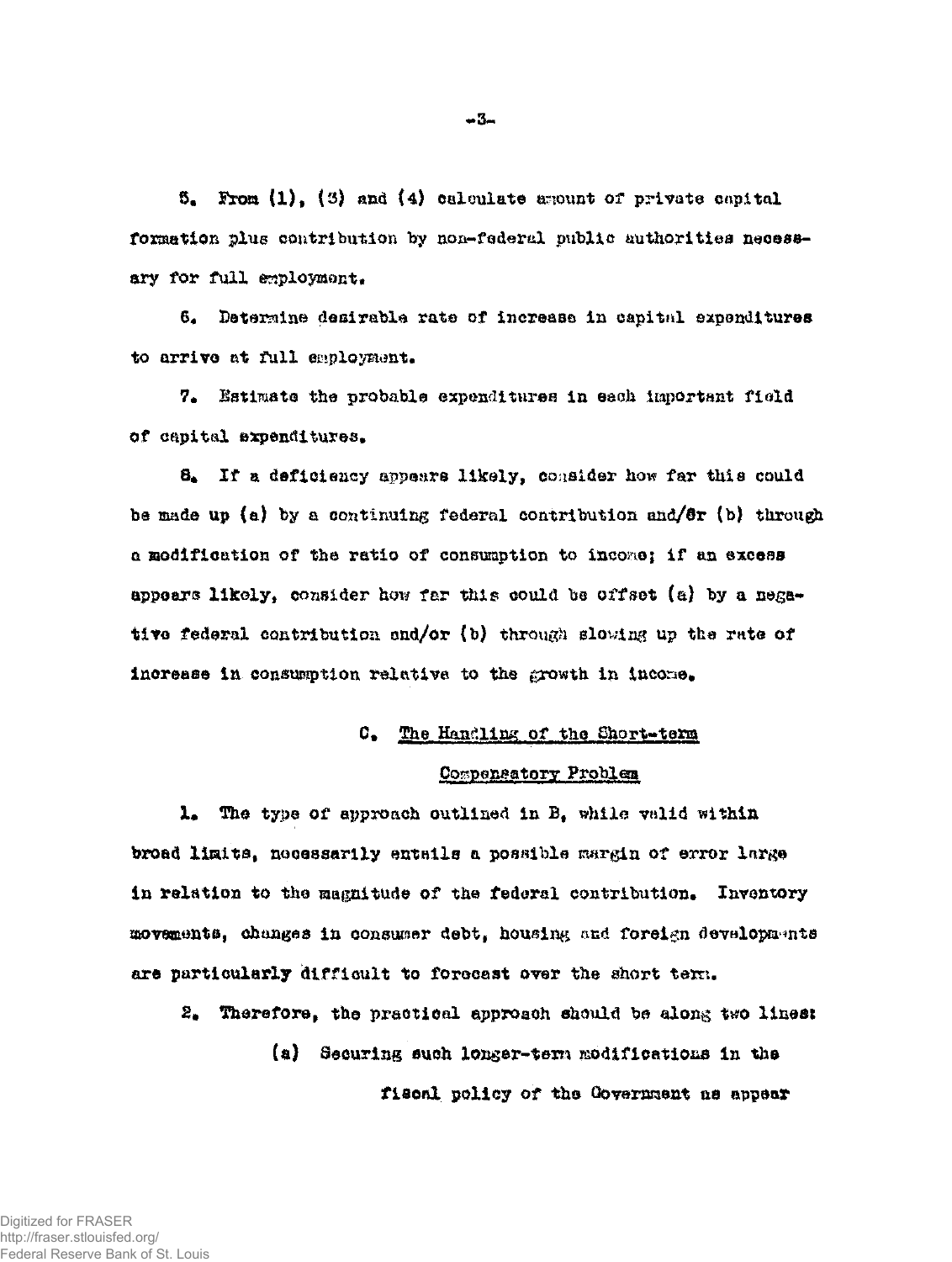called for as a result of the broad, over-all type of statistical Investigation outlined in B.

(b) Securing ae large a measure of flexibility and appropriate automaticity in Government receipts and expenditures as possible, both within and outside the budget, so as to be in a position to secure the appropriate reaction to unforeseeen short-tana business devalopments.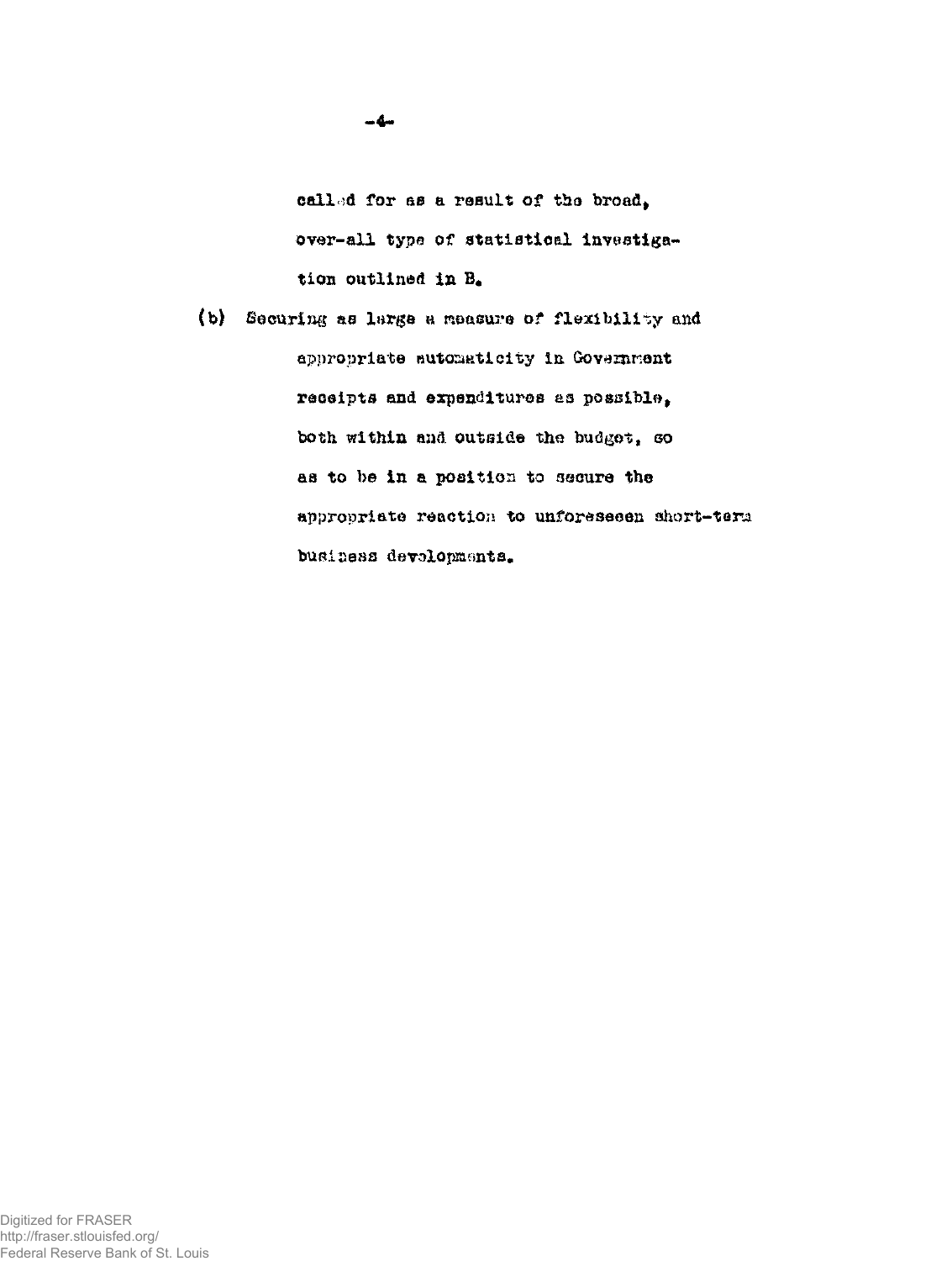October 29, 1938.

Chairman Eccles

Meeting of Fiscal Advisory

Lauehlin Currie

Committee

As X have prepared quite a raft of material for your possible use in connection with the meeting of the Fiscal Advisory Conmittee, I thought you might like to look over it beforehand in order to decide what, if any, you would use and also to give you a chance to suggest any changes Monday morning.

Even if you do not propose to take along any material, I should like you to look over the charts as an indication of the type of work which, if carried on on a current basis, would reduce sonewhat the element of guess work involved in the problem of timing. I have attached brief comments to each chart.

LBC:em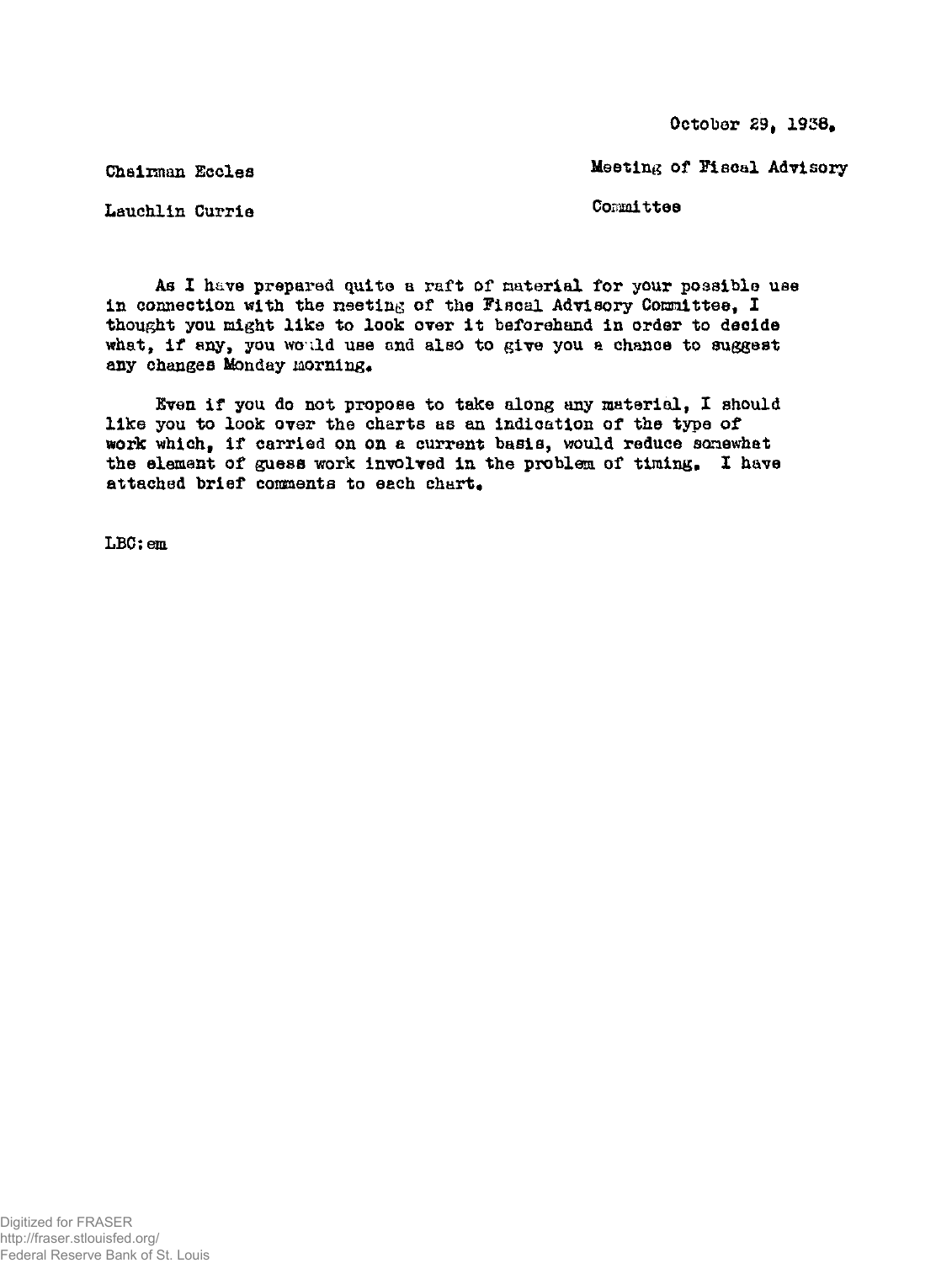# LIST OF CHARTS

- 1. Gross National Product and Private Capital Formation plus Net Oovernment Contribution, 1925-1937.
- $E_{\bullet}$ Gross Capital Formation plus Net Government Contribution, 1925-1937.
- Expenditures on Producers' Durable Goods, 1925-1937.  $3.$
- $4.1$ Gross and Net Federal Contribution to Buying Power, 1932-1938.
- $5.$ Income Payments and Consumers' Expenditures, 1929-1938.
- Compensation of Employees of Public Service and of Manufacturing, 6. 1929-1938.
- 7. Production and the Quantity of Retail Sales, 1929-1938.
- 8. Producers' Durable Goods and Their Utilization, 1929-1937.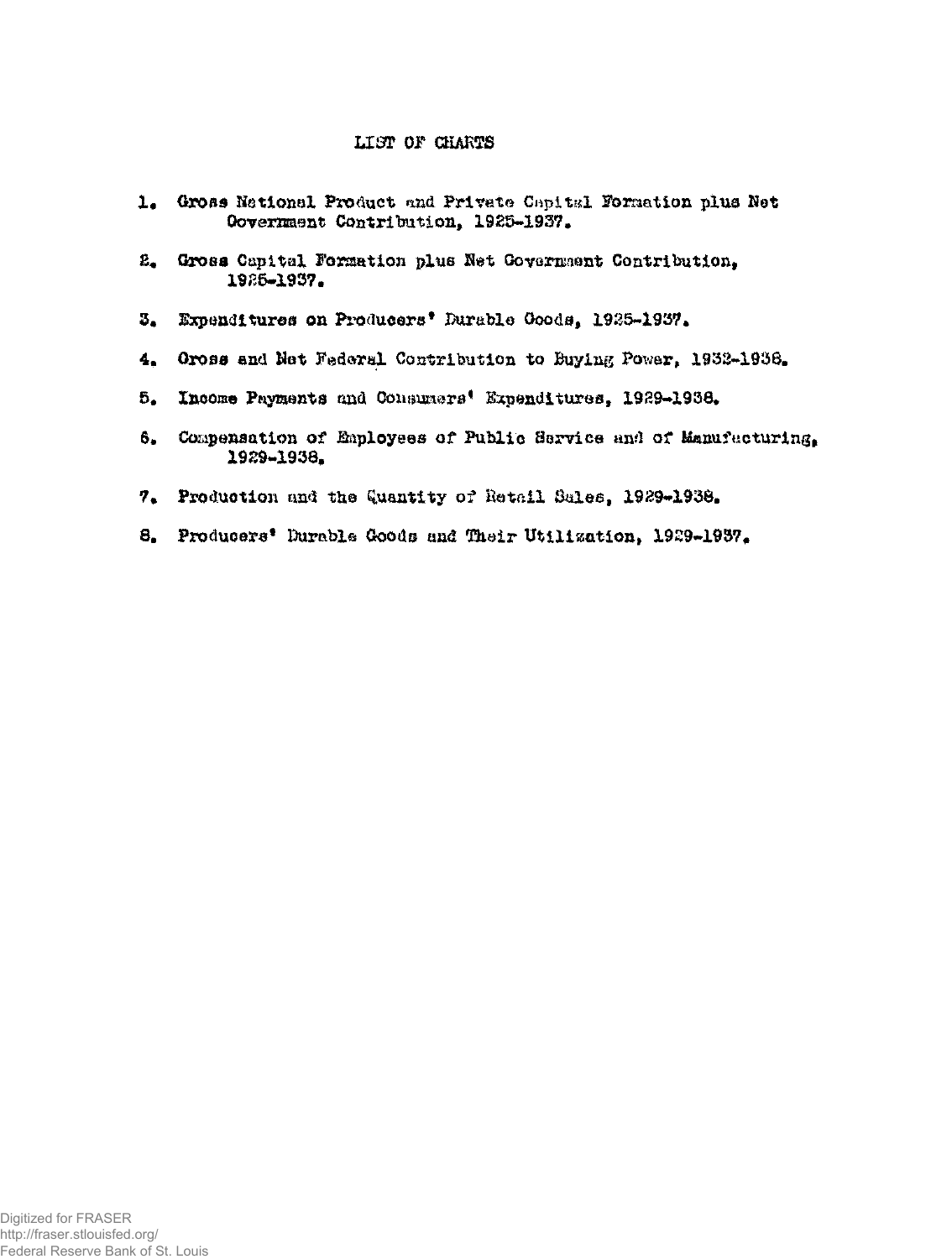#### CONSUMER EXPEDITURES AND TOTAL INCOME PAYMENTS

This chart indicates:

(a) the close correspondence of consumers' expenditures with the income of wage carners, farmers, salaried workers and small business men.

(b) that the savings of this group vary with income. Despite the contraction of consumer debt from 1929 to 1932 and the expansion up to 1937, consumption fell less then incomes in the former period and rose less in the latter. In the early stages of a decline consumption appears to fall more rapidly than income (1930, 1938).

(c) that the rate of increase in consumption was exceptionally rapid in the latter part of 1936 when we were approaching plant capacity in various fields.

(d) that not only did incomes cease to expand in the spring of 1937 but that consumption actually declined. This was a fatal aggravation of an otherwise sufficiently critical inventory situation.

(e) the monthly average of national income produced, which includes interest, dividends and business savings, is superimposed in red on the chart to bring out the fact that total income shrank more than consumption in the depression, and rose more rapidly in the recovery. The rise in the monthly average in 1937 was, of course, held down by the bad last quarter.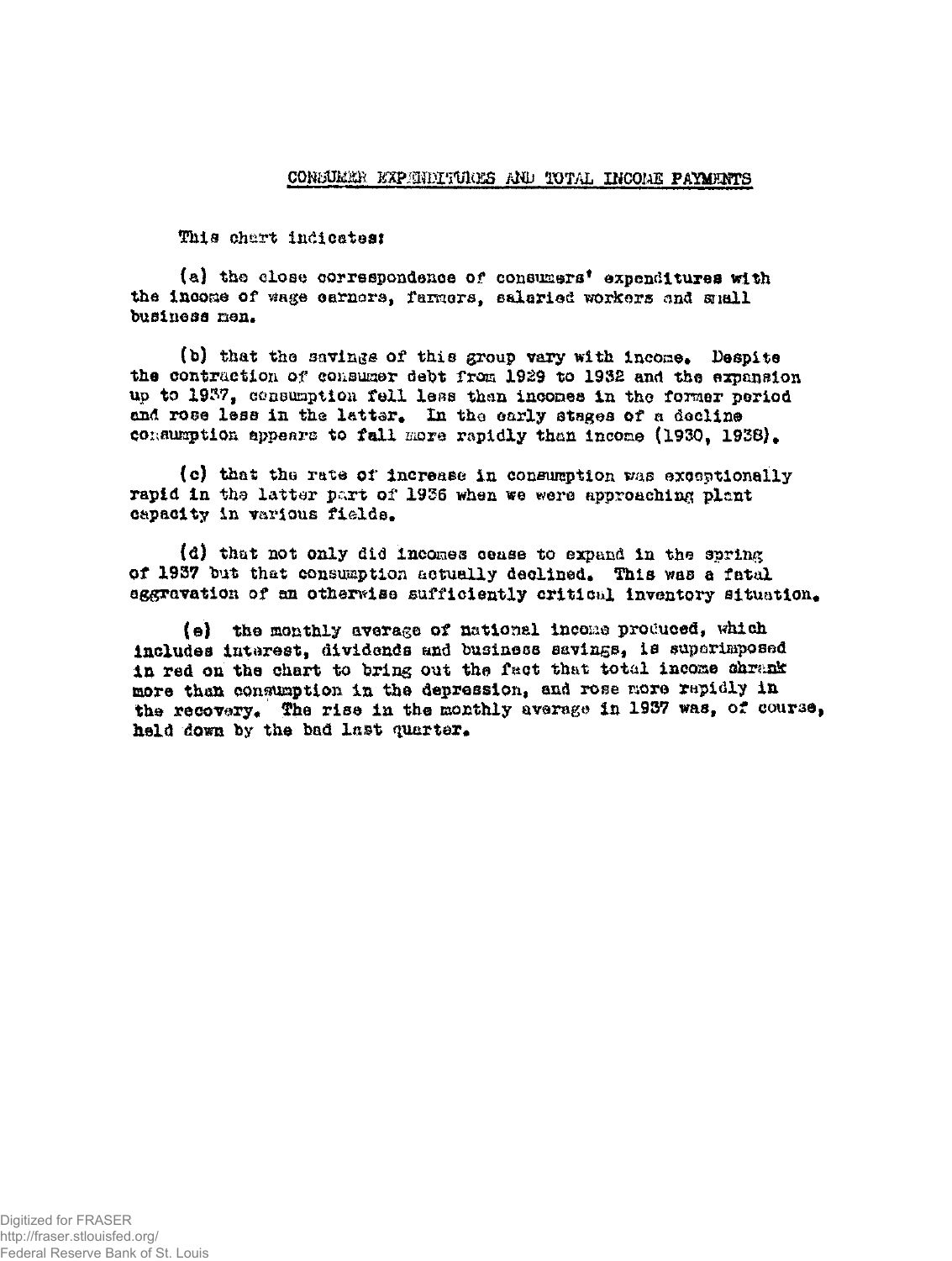#### PRODUCERS\* INDABLE GOODS AKD THEIR UTILIZATION. 1929 - 1937

This chart is designed to illustrate roughly the changes in the degree of plant utilization, relative to 1929. Although the composition of domand in relation to the composition of plant facilities would have to be intensively studied in any investigation of possible bottlenecks, use of the chart may be justified to bring out the broad facts.

(a) that as a result of the long depression the slack in the labor supply by 1937 was far greater than the slack in plant facilities, relative to 1989. This is a grave type of malad justment and constitutes a sharp limitation on the rate at which the unemployed can be absorbed, after the bulk of excess plant capacity has been absorbed.

(b) that in late 1986 we were approaching the 1929 degree of utilization of our plant facilities. Since there is reason to believe that the production index did not adequately represent the increase in production from 1933 to 1937, it la quite possible that in December 1936 we actually attained the 1929 level of utilization.

(c) that when the degree of plant utilization, relative to 1929, passed 60 percent,the rate at which additions to the stock of producers\* durable goods were being made, speeded up.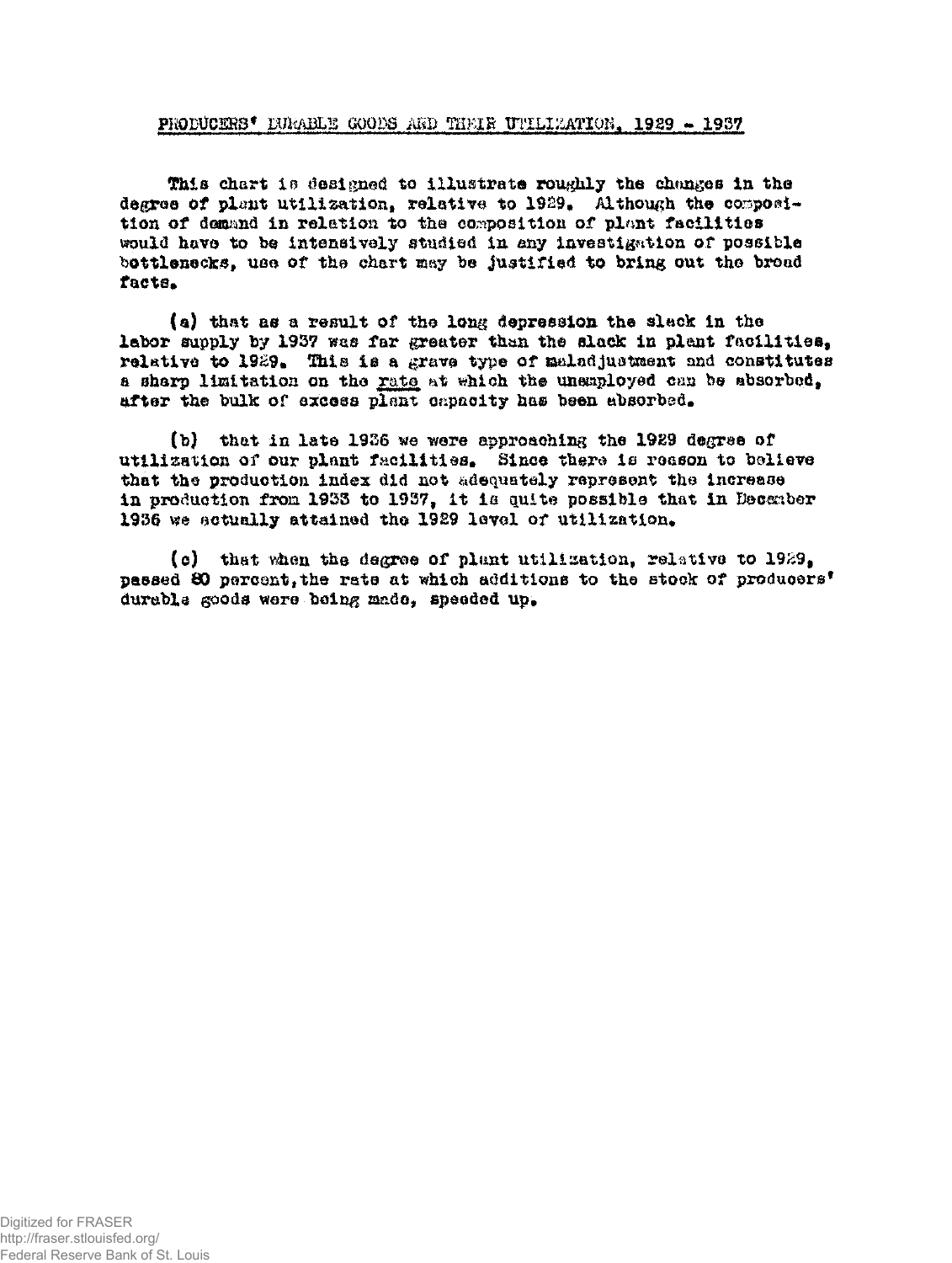This chart indicates:

(a) that the physical quantity of retail sales shrank far less than money incomes or physical production in the depression end that, in general, the amplitude of the fluctuations In the series is much less than that in others.

(b) that the volume of retail sales in late 1936 and early 1937 exceeded the volume in 1929.

{o) that the volume of retail eales shrank substantially from late 1936 to the middle of 1937.

(d) the divergence of production from retail sales is attributable to the wider variations in production of capital goods and of changes in the physical volume of inventories.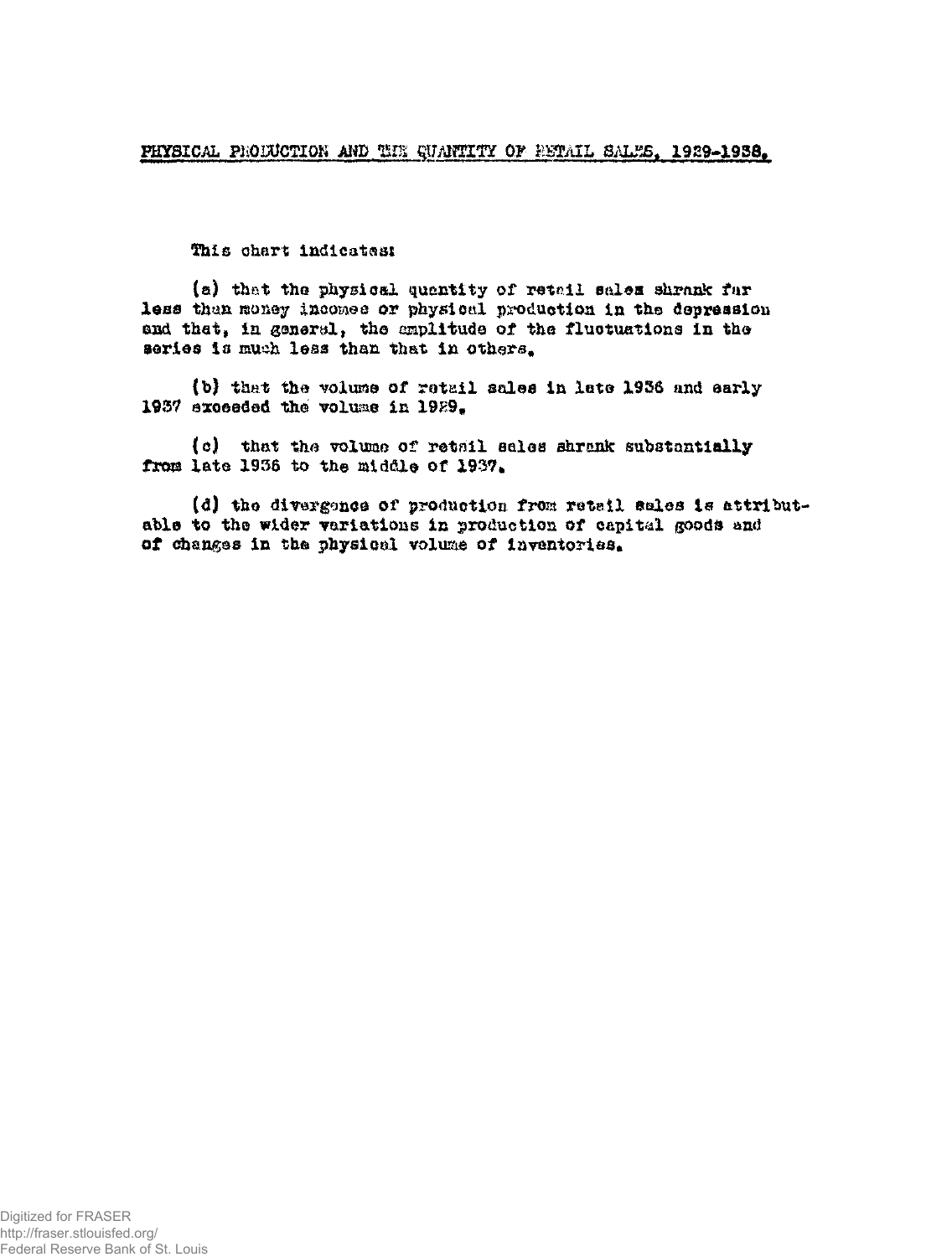#### THE GROSS AND NET FEDERAL CONTRIBUTION TO BUYING POWER

This chart shows:

(a) the drastic nature of the reduction in the federal contribution in 1937, partly attributable to a reduction in expenditures but meinly to an increase in tax receipts. Social security taxes played an important role.

(b) the sizeable increase in gross and net expenditures in the first half of 1938.

(c) tentative estimates of the gross and net contribution for the remainder of the fiscal year.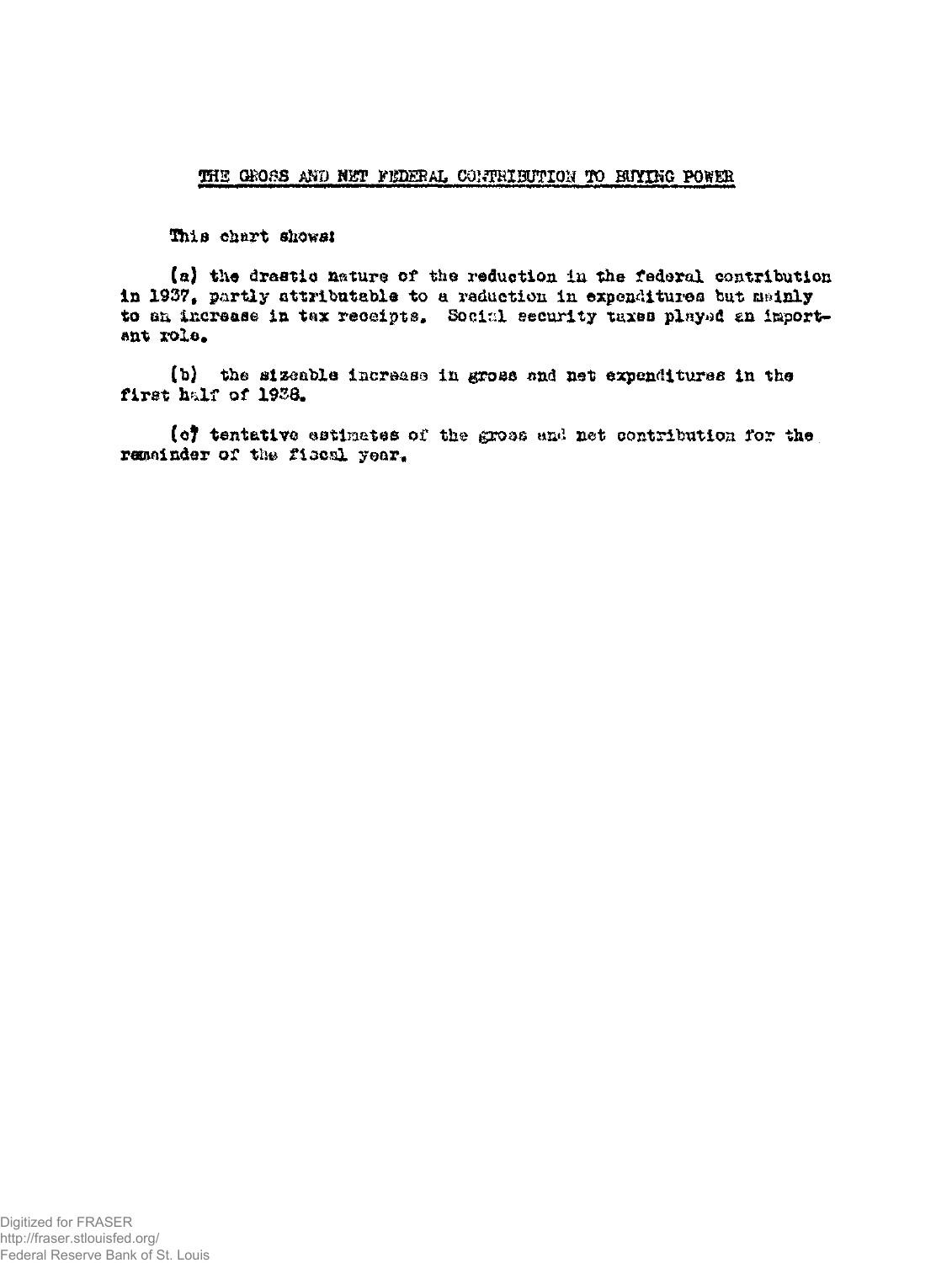# COMPERSATION OF EMPLOYEES. 1929-1938.

Ihis chart indicates:

(a) the increase in importance of incomes derived from public authorities in relation to Incomes derived from mining, manufacturing and construction. If the compensation of employees on public construction and ferm benefit payments were included, the compensation of employees derived from public service would actually have surpassed the compensation derived from mining. manufacturing and private construction in the sugmer of 1938.

(b) the maintenance of consumer inaomee derived fxon publio authorities in the depression in contrast with the large shrinkage  $\sim$ in compensation derived from mining, manufacturing and construction\*

(c) the substantial expansion in the incomes derived fron public service in the first half of 1938, which more than counter-balanced the decline In mining, manufacturing and construction. This is the main reason why consumer income has depicted on another chart shrank so little in the late recession an comparison with the drastic shrinkage in production.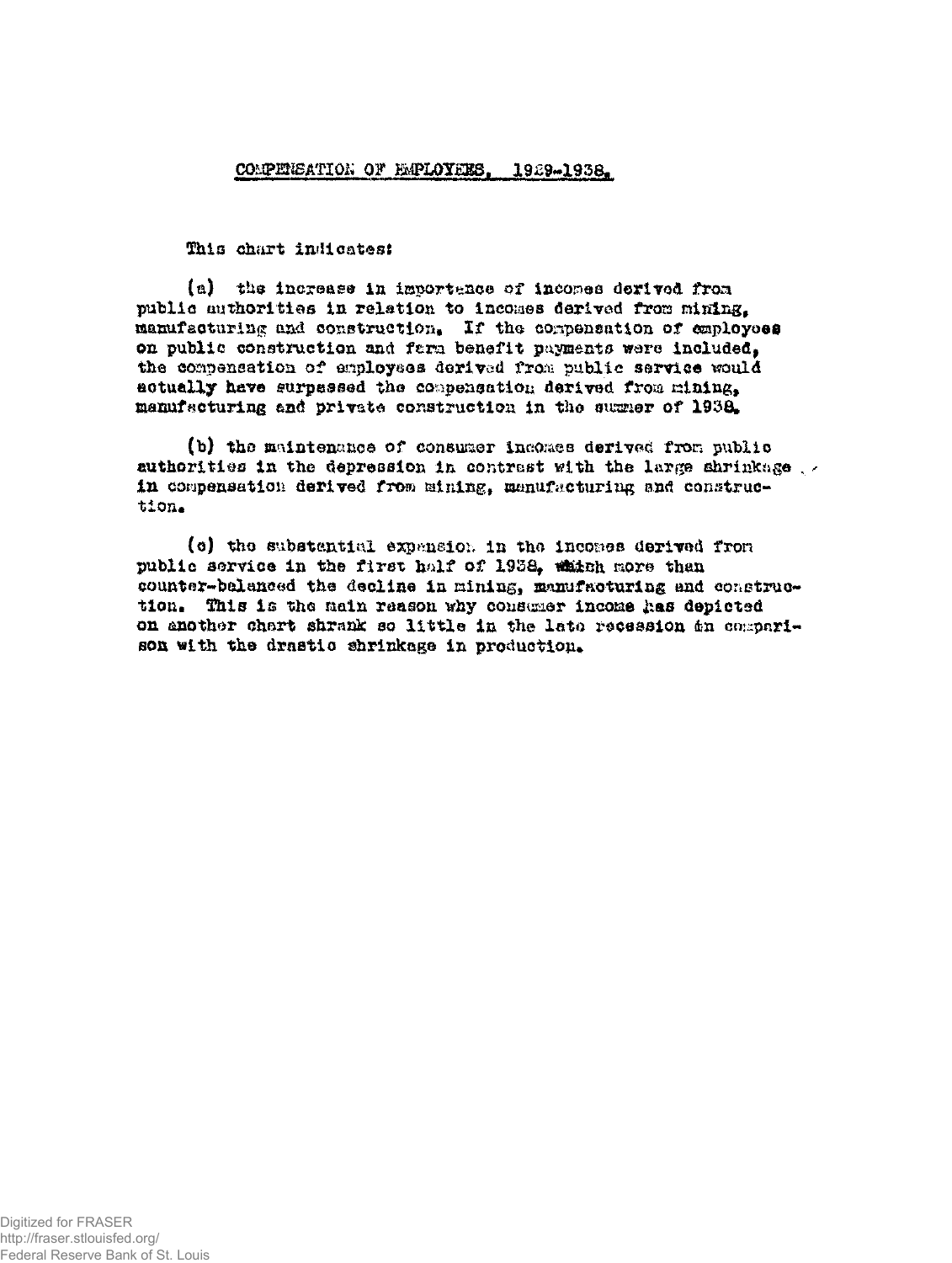|         | Gross<br>National<br>Product | Capital Formation<br>Plus Government<br>Contribution |
|---------|------------------------------|------------------------------------------------------|
| 1925-29 | 85.2                         | 15.1                                                 |
| 1929    | 90, 6                        | 16.7                                                 |
| 1930    | 80.4                         | 11.1                                                 |
| 1951    | 64.5                         | 8,3                                                  |
| 1952    | 48.0                         | 3                                                    |
| 1955    | 46.8                         | 5,7                                                  |
| 1954    | 56.5                         | 5,6                                                  |
| 1955    | 62.1                         | 8,8                                                  |
| 1936    | 71,2                         | 15.9                                                 |
| 1937    | 78.0                         | 14.4                                                 |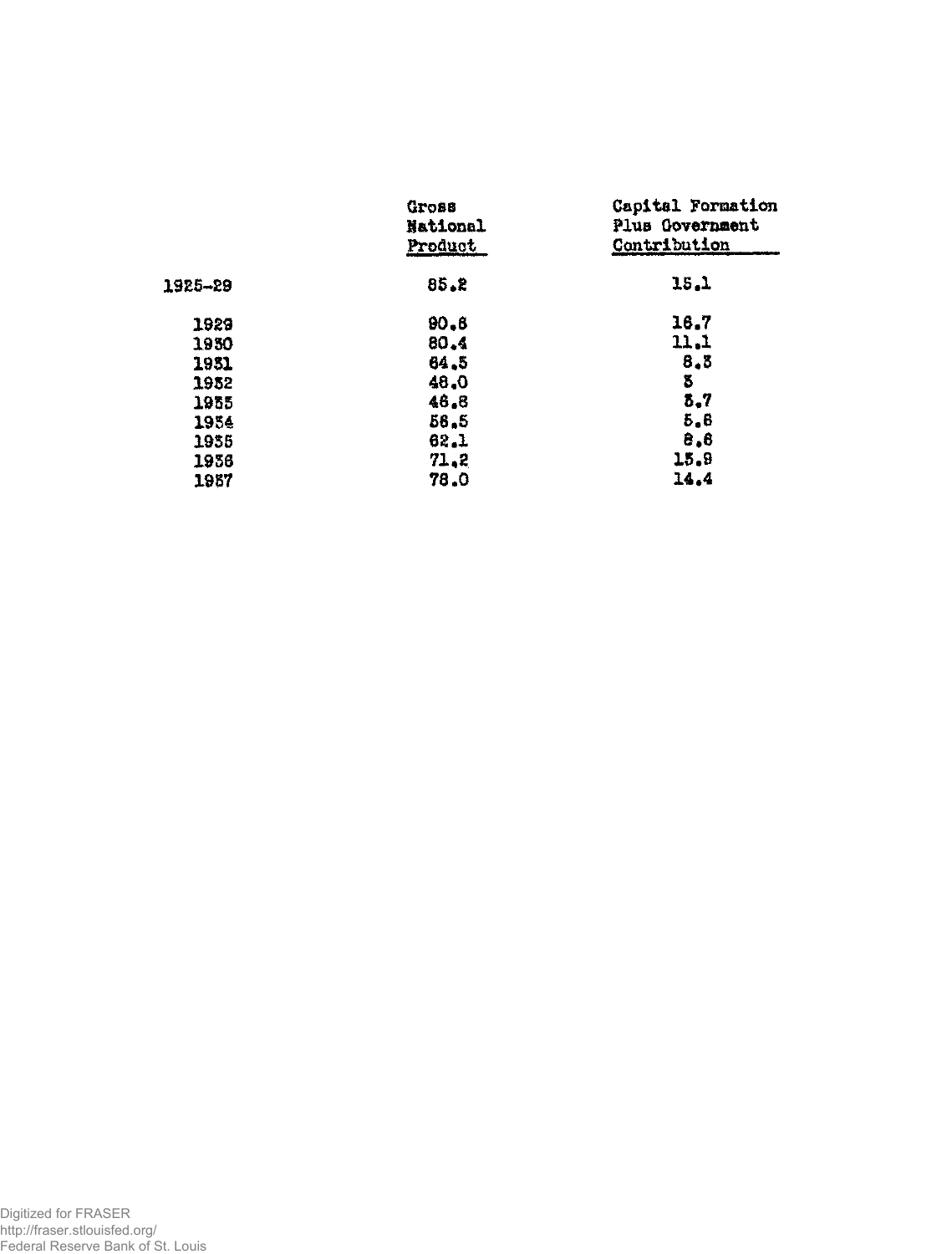GROSS CAPITAL FORMATION PLUS NET FEDERAL CONTRIBUTION.

This chart, presenting a breakdown of cepital expenditures plus government contribution for the years 1925-1937, indicates:

(a) the various fields in which increased income-generating expenditures must take place if we are to achieve a national income requisite for full employment.

(b) the high lavel of expenditures for inventories in 1936 and 1937 and hence the extreme instability of the total income-generating expenditures in those years.

(c) the importance of the decline in the net government contribution in 1937 in slowing up the rate of increase in total income-generating expenditures.

(d) the importance of residential building in the years 1925-29 and the lag in this series in the recovery in comparison with the extent of the recovery in producers' durable goods expenditures relative to 1925-29.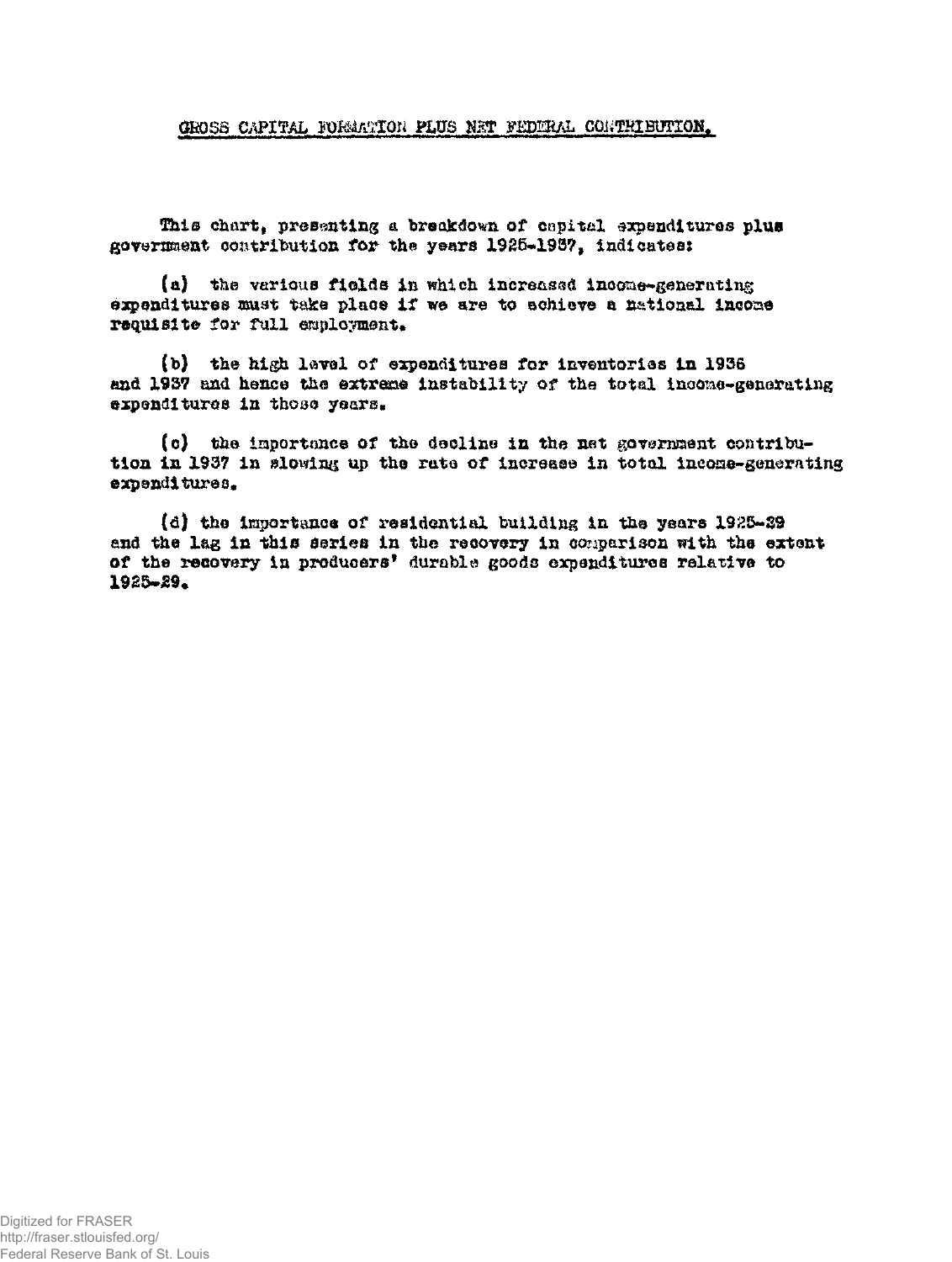# GROSS MATIOBAL PRODUCT

Kuznets\* gross product series is used with the deduction of Government savings and imputed rants, both of which items are of doubtful validity. Gross product differs from net product, or national income, by the amount of depreciation charges on business and residential capital.

#### GROSS PRIVATE CAPITAL FORMATION PLUS NET GOVERNMENT COMTRIBUTION

Capital formation includes Terborgh's estimates covering producers' durable goods; Kuznets\* series for net change in inventories carried. through 1937 by the *mm of* Dan and Bradstreet **Material,** and the net change in claiua against foreign countries plus net purchases of gold and silver. The net Govarmment contribution covers both the Federal and the State and local governments. For the latter the change in debt outstanding as estimated by the Treasury is used. The Federal net contribution has been carried back to 19250 by. the method developed in this Section. For the period 1925 to 1930, the change in the outstanding debt is used as the best series available.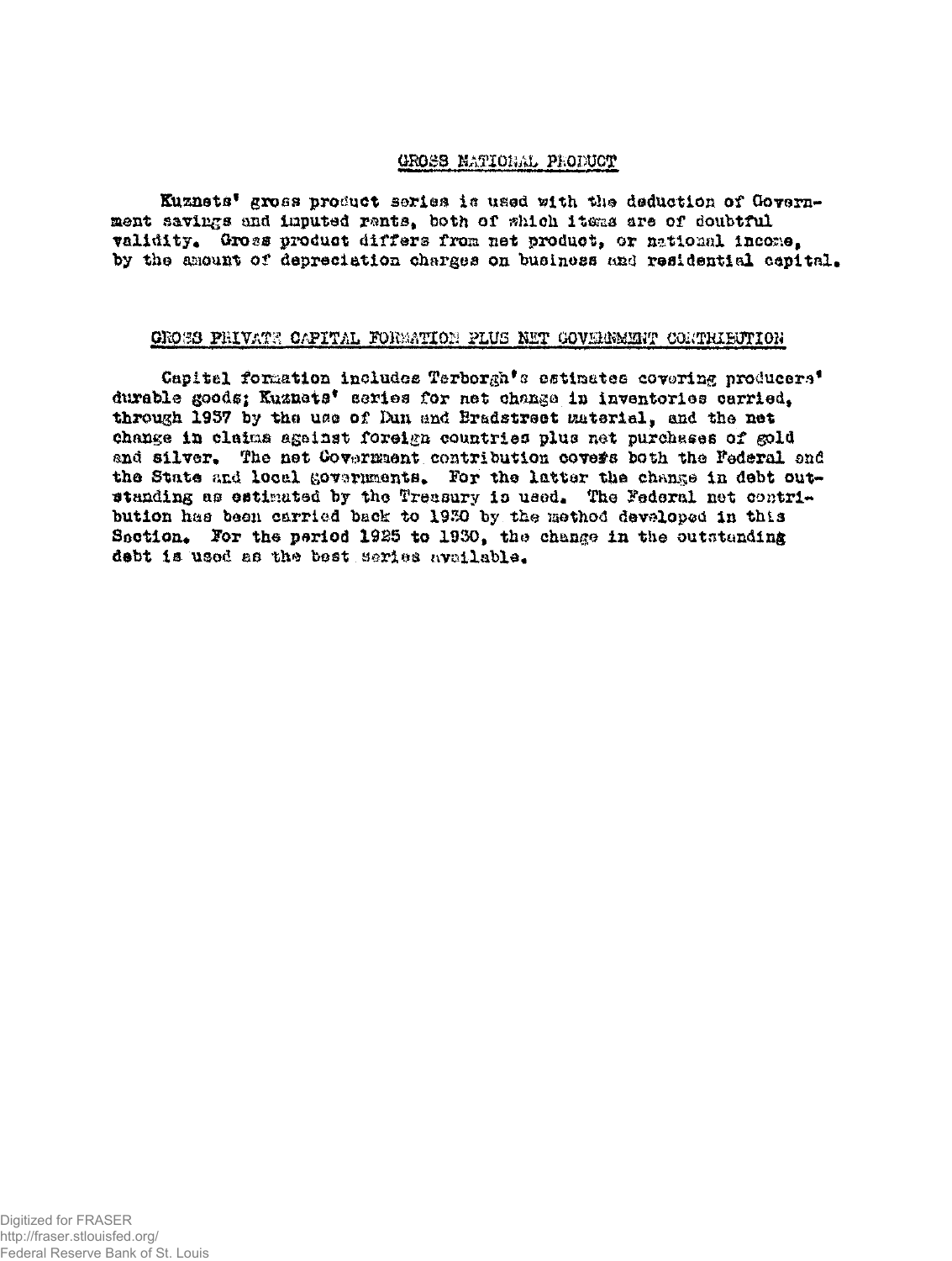### PRODUCHES\* DURABLE GOODS CILLET

This chart brings out:

(a) the divergence in the movement of capital expenditures in mining and manufacturing since 1933, as compared with capital expenditures in the utilities and railroad fields. Mining and manufacturing expenditures recovered their 1925-29 level, while both railroad and utilities legged way behind,

(b) the relative importance of these different types of producers<sup>\*</sup> durable goods in the total of business capital formation. A recovery in the railroad and utility fields to the late Twenties' level of capital expenditure would mean an increase over the actual 1937 outlays of about \$1 billion. This would bring the 1937 total for producers' durable goods up to \$8.3 billion, still somewhat short of the late Twenties\* level. The rest of the deficiency is accounted for by cossuercial buildings, which fell from an annual average of \$1.1 billion in the late Twenties to less than \$400 million in 1937.